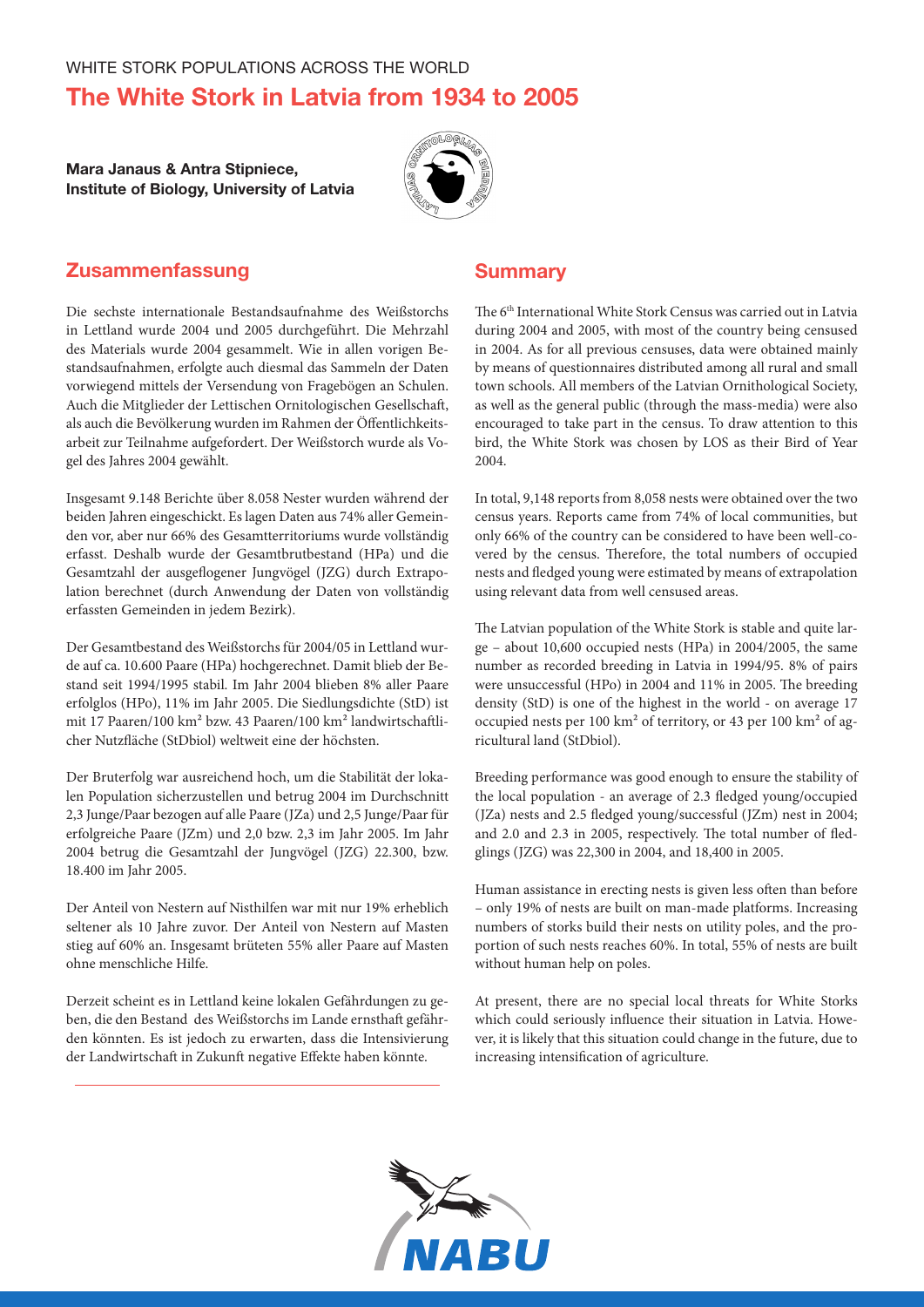# Introduction

White Storks probably started to occupy the current territory of Latvia from the 15-16<sup>th</sup> century onwards, with the increasing conversion of land to agriculture (originally most of the territory was covered by forest and bogs). It was recorded as a breeding species in the first publications devoted to the birds of Latvia (BESEKE 1792). Since the mid-19<sup>th</sup> century, they have been distributed throughout Latvia. Latvia participated in the first international census in 1934, and also in all of the subsequent international censuses (STRAUTZELS 1942; SPURIS 1960; JANAUS 1978; JA-NAUS & STIPNIECE 1989, 1999). The aim of this article is to summarize and analyze data obtained during the 6<sup>th</sup> International White Stork Census in Latvia (2004-2005) and compare the results with those obtained during preceding censuses.

### Methods and material

Nest data were gathered mainly in 2004, but also in 2005. As in all previous censuses, data were obtained mainly by means of questionnaires distributed among: all rural and small town schools; members of the Latvian Ornithological Society; and in the mass-media. In addition to the questionnaires themselves, schools and individual participants were also all provided with instructions and relevant maps (mainly 1:100,000). The questionnaires asked for the following information: locality (farm name, community, district), nest site (tree, pole, building etc.), type of nest support (man-made or natural), occupation status (uninhabited, occupation unknown, occupied successful with known number of fledglings, occupied successful with unknown number of fledglings, occupied unsuccessful, occupied but breeding success not known, number of fledglings, and notes - for example, loss of young and/or adult birds and its causes, fights between adults, destruction of nest by humans).

During 2004 and 2005 we obtained a total of 9,148 reports referring to 8,058 nests (some nests were recorded more then once by different participants, and some were surveyed in both years). Although reports were received from 74% of local communities, only 66% of the total territory can be considered to have been well-covered by the census (Fig. 1). Therefore, as in the four previous censuses, the total numbers of occupied nests and fledged young were obtained by extrapolation (in every of 26 districts the average nest density on agricultural land and the average number of young were calculated using data from well-censused communities, and then applied to agricultural land in uncensused communities within the same district). "Agricultural land" included arable land, pastures, meadows and gardens.

Unfortunately, not all returned questionnaires contained full information for all of the requested parameters. Consequently, we used only precise, confirmed data to quantify: location, type of nest support, proportions of unoccupied, successful and unsuccessful nests, productivity and mean fledged brood size.

To raise awareness of the census, the White Stork was chosen by the Latvian Ornithological Society as their Bird of Year 2004. Information posters, stickers and individual questionnaires were prepared and widely distributed among the public.

# **Results**

#### Population size

Data obtained during the census in 2004/2005 are summarized in Table 1. The extrapolated total number of occupied nests was 10,600 in 2004 and/or 2005 (supposedly in 2004 this number was somewhat higher than in 2005). The percent of occupied unsuccessful nests differed slightly in 2004 and 2005 but was comparatively low – 8% and 11%, respectively. The difference in the percentage of unoccupied nests between the two census years was greater: 9% and 15%, respectively. 2005 was a so-called *Störungsjahr* for parts of the eastern migrating population of the White Stork. The season was characterized by a late return of the breeding birds, a sharp decline in breeding numbers and low breeding success (NABU BAG WEISSSTORCHSCHUTZ 2006).

Figure 2 shows regional changes in numbers of occupied White Stork nests compared with 1994/1995. Numbers in the western and eastern regions of Latvia have mainly declined, while central, north-eastern and south-eastern parts of the country generally show an increase.

#### Population density

The mean population density of the White Stork in Latvia in 2004- 2005 was 17 breeding pairs (StD) per 100 km² of land (Tab. 1). As overall land cover includes forests, bogs, cities and other habitats unsuitable for White Stork nesting, and because the proportion of agricultural lands varies greatly between districts (from 20.5 to 58.6%), the population density on suitable habitats (arable land, pastures, meadows, gardens) is a more appropriate measure. For the whole of Latvia, the average breeding density was 43 breeding pairs per 100 km² of agricultural land only. As can be seen in Figure 3, the distribution of nests is quite uneven – ranging from 22 to 81 nests/100 km² of agricultural land in different districts. The highest densities were found either in districts with widespread but not over-intensively managed agricultural activities, or in districts where White Storks tended to nest in colonies (up to 30 pairs). In general, the south-east of Latvia is less inhabited by White Storks, possibly because of lower soil fertility and, consequently, a relative lack of potential food. The other reason could be the density of human settlements – the south-east of Latvia is less densely inhabited by people than the rest of the country (as a rule, White Storks build their nests in or close to human settlements).

#### Breeding success

2004 was an exceptionally good year for White Storks in Latvia, and the average number of fledged young was as high as 2.3 per breeding pair (productivity, JZa) and 2.5 per successful pair (mean fledged brood size, JZm). By contrast, 2005 was very poor – on average only 2.0 young fledged per breeding pair and 2.3 young fledged per successful nest. Figure 4 shows the proportions of different brood sizes in 2004 and 2005. After extrapolation, the total number of fledged young (JZG) was 22,300 for 2004, and 18,400 for 2005.

As with breeding density, mean fledged brood size of the White Stork also varies greatly between different districts – ranging from 2.08 to 2.81 young per successful pair in 2004 (Fig. 5) and from 2.0 to 3.01 in 2005, an even greater variation. As with nes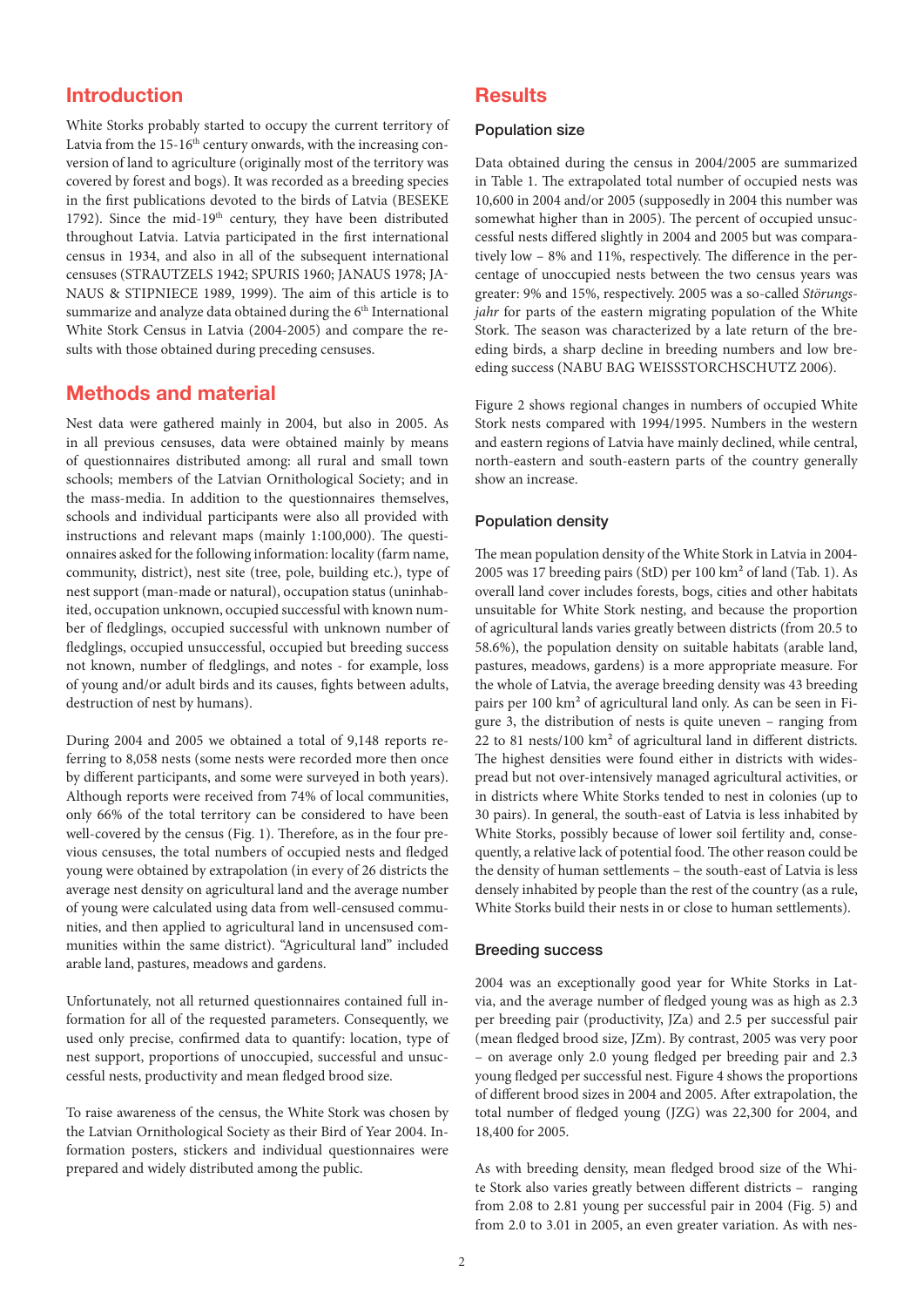ting density, regional differences can be observed – the largest mean fledged brood size was recorded in south-eastern Latvia.

We compared breeding density (average number of breeding pairs per 100 km² of agricultural lands in the district) and mean fledged brood size, and found negative though not statistically significant (r=-0.343) correlation.

#### Nest location and support

In 2004-2005 most White Stork nests (6,679) in Latvia were placed on utility poles (mainly electricity poles) – representing on average 60% of all occupied nests (Fig. 6). Many fewer nests were located on trees (21%) or buildings (19%). Of the buildings used for nesting, almost half (48%) were water towers.

Of 5,757 occupied nests in 2004/2005 for which the type of support is known, the vast majority (81%) were built without any human help (for example artificial platforms) (Fig. 7).

In total, in 2004/2005 among 5,656 occupied nests with known both location and support, more than a half (55%) were built on poles without any help by humans (Fig. 8).

# Development of the breeding population since 1934

Table 2 shows the main demographic parameters recorded for breeding White Storks in Latvia in census years from 1934 onwards.

There have been remarkable changes in the numbers of White Storks breeding in Latvia over the last 70 years (Tab. 2). Following declines in the 1970s and 1980s, a considerable increase was observed after 1990, presumably due to rapid changes of agriculture management in Latvia and adjacent countries, after the collapse of Eastern bloc socialism. This increase took place across Latvia, but was especially pronounced in the eastern part of the country. At the same time, breeding performance generally declined (Tab. 2, Fig. 9), but remained more or less stable at traditionally high levels in the south-eastern corner of Latvia.

Breeding density (on agricultural land) showed an even greater increase than the number of nests – in 2004/2005 it was almost twice as high as in 1934 (Tab. 2). This can be explained not only by the growth of the breeding population, but also by a decrease in the extent of agricultural land.

The placement and nature of nest support has undergone considerable change as well.

In 1934 up to 87% of nests were located on artificial platforms. By contrast, in 2004/2005 no more than 19% of occupied nests were built with human help (Fig. 7), even though the general attitude of people to storks is benevolent. There has been a very pronounced increase in the proportion of nests built on poles since 1974, when 1% of nests were built on poles, compared with more than 60% in 2004/2005 (Fig. 6). Most of the poles used for nesting were electricity transmission poles and the 7,000 nest sites involved represent approximately 0.3% of electricity transmission poles in the country (Upzare, Kalnina 2007).

# **Discussion**

Latvia is one of the most important breeding areas of the White Stork and its ca. 10,600 occupied nests in 1994/95 and 2004/05 represent about 6% of the species' global population in 1994/95 (SCHULZ 1999). A very high population density (17 pairs per 100 km² of territory, 43 pairs per 100 km² of agricultural area) indicates the richness and health of the land. At a country scale, only Lithuania has slightly higher densities (though densities can be even higher in some smaller regions with colonial breeding, for example, in Spain; MARTÍ 1999).

The most pronounced increase in breeding numbers was observed between 1984 and 1994/95 and this was driven both by local circumstances (the collapse of the Soviet system resulting in decline of intensive agriculture and a sharp increase in the extent of land left fallow, a decrease in the use of agricultural chemicals, cessation of agricultural improvement etc.), and improved conditions (positive rainfall changes) on the wintering grounds (SHONGWE *et al.* 2011). The same effect was also recorded in neighbouring countries – Lithuania (MALINAUSKAS & ZURBA 1999), Estonia (OTS 1999), Belarus (SAMUSENKO 1999) and Poland (GUZIAK & JAKUBIEC 1999). These changes have had a positive impact also on other wild bird species associated with similar biotopes, for example the Corncrake (KEISS 2005). Now the local White Stork population in Latvia has apparently reached its maximum potential, and since 1994/95 the total number of occupied nests has been stable. The 10 years between the two most recent censuses have generally been years of stagnation for Latvian agriculture: although the proportion of all land that is used for agriculture has stayed almost constant (38.3% in 2003), the area of fallow lands increased to 39% of all agricultural land in 2003 (DOBELE 2004). It is worth noting that agricultural intensification in Latvia has started again in the last few years, but we expect this process to accelerate in the immediate future. This will likely have a negative impact on the local breeding population of White Storks.

Breeding performance fluctuates quite considerably between years. 2004 was very successful for our White Storks while 2005 had lower breeding success. Nevertheless, in both years breeding output was high enough to ensure stability of the local population. Also, in the years since the census, the number of fledged young per nest has remained within the range observed during last 70 years (JANAUS 2000; unpubl. data of Lab. of Ornithology).

We observe continuing changes in nest location and support. Although the attitude of people towards White Storks is positive, direct assistance (such as erecting artificial nest platforms) is less common than before – only 19% of nests are now on platforms. As well as the percentage, the absolute number of "artificial" nests shrank from almost 6,000 in 1934 to about 2000 in 2004/2005. Therefore, storks are forced to choose such locations where they can build their nest without human help. As a rule, this means poles, mainly electricity transmission poles, and 55% of all Latvian White Storks in 2004/2005 were nesting on self-made nests placed on poles. This causes frequent conflicts due to interruptions of power supply. Unfortunately, the relevant legislation is contradictory and cannot solve the problem, and a small number of nests in this situation have been thrown down (with special permission). It is worth noting that the problem is still growing – in 2007, 65% of 500 nests on our study plots (which are distributed practically all over Latvia) were on poles (unpubl. data of Lab. of Ornithology).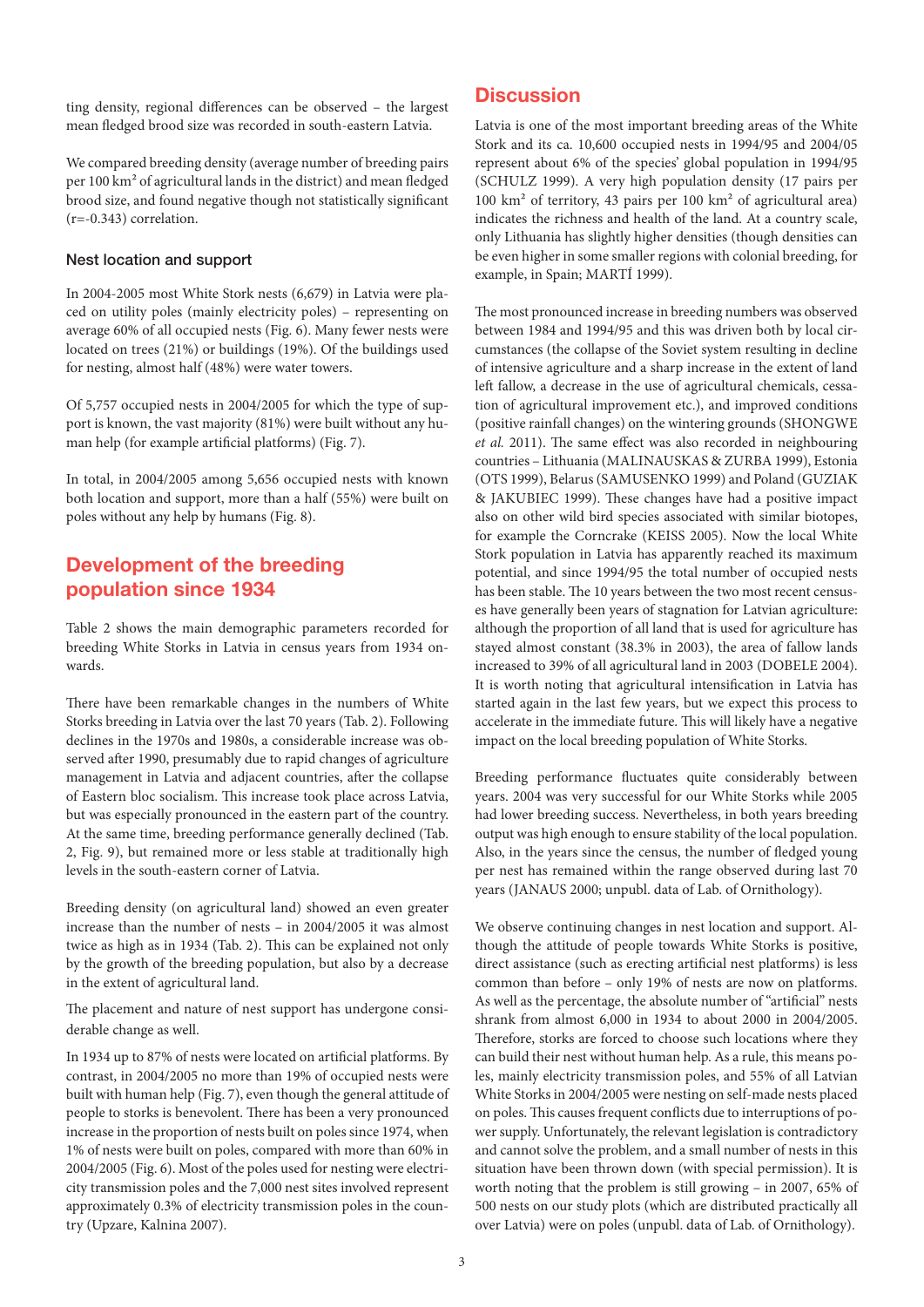In general, at present there are no significant factors in Latvia likely to give rise to a noticeable negative impact on the local breeding population of the White Stork. In order to monitor the situation in future years, when changes in agriculture management are predicted to influence not only White Storks but also other wild animals, the species has been included in the State Monitoring Programme (monitoring breeding success on control plots).

## Acknowledgements

The census would have been impossible without the concerted efforts of more than thousand participants. Great thanks to all of them – in particular, teachers and schoolchildren, and LOS members! We express the deepest gratitude to Vita Salavejus, Rasma Aupmane and Aivars Mednis who helped with data input. We are thankful also about financial support by Stiftung Ciconia, *Deutscher Rat für Vogelschutz* and Ministry of Environment of Latvia.

### **References**

BESEKE, J.M.G. (1792). Beytrag zur Naturgeschichte der Vögel Kurlands. Mitau, 92 S. DOBELE, A. (2004). Usage of land resources in Latvia. Doctor Oec. Thesis, 29 p.

- GUZIAK, R. & Z. JAKUBIEC (1999). Der Weißstorch in Polen 1995. In: SCHULZ, H. (ed.) 1999. White Stork on the up? - Proc. Int. Symp. on the White Stork, Hamburg 1996. NABU, Bonn, 171-187.
- JANAUS, M. (1978). Results of the third international census of White Storks in the Latvian SSR. In: Communications of the Baltic Commission for the Study of Bird Migration. Tartu: 101-122. In Russian with English summary.
- JANAUS, M. (2000). Breeding success of the White Stork in Latvia in 1989-1999. In: Putni daba 10.2, 14-21. (In Latvian with English summary)
- JANAUS, M. & A. STIPNIECE (1989). 50 year (1934-1984) population trends of the White Stork in Latvia. In: White Stork. Status and Conservation, 145-152.
- JANAUS, M. & A. STIPNIECE (1999). The White Stork in Latvia: 1994-1995. In: SCHULZ H. (ed.) 1999. White Stork on the up? - Proc. Int. Symp. on the White Stork, Hamburg 1996. NABU, Bonn, 253-264.
- KEISS, O. (2005). Impact of changes in agricultural land use on the Corncrake *Crex crex* population in Latvia. In: Acta Universitatis Latviensis, Vol. 691, Biology, 93-109.
- MALINAUSKAS, V. & M. ZURBA (1999). White Stork the national bird of Lithuania, Results of the census 1994/1995. In: SCHULZ H. (ed.) 1999. White Stork on the up? - Proc. Int. Symp. on the White Stork, Hamburg 1996. NABU, Bonn, 265-275.
- MARTÍ, R. (1999). Results of the 5th International White Stork Census (1994) in Spain. In: SCHULZ H. (ed.) 1999. White Stork on the up? - Proc. Int. Symp. on the White Stork, Hamburg 1996. NABU, Bonn, 61-68.
- NABU BAG Weißstorchschutz (2006). Mitteilungsblatt 98/2006. Bonn, NABU: 19 S.
- OTS, M. (1999). The White Stork (*Ciconia ciconia*) in Estonia. In: SCHULZ H. (ed.) 1999. White Stork on the up? - Proc. Int. Symp. on the White Stork, Hamburg 1996. NABU, Bonn, 249-251.
- SAMUSENKO, I. (1999). Population development, current population status and biology of the White Stork in Belarus. In: SCHULZ H. (ed.) 1999. White Stork on the up? - Proc. Int. Symp. on the White Stork, Hamburg 1996. NABU, Bonn, 277-288.
- SCHULZ, H. (1999). Der Weltbestand des Weißstorchs (*Ciconia ciconia*) Ergebnisse des 5. Internationalen Weißstorchzensus 1994/95. In: SCHULZ H. (ed.) 1999. White Stork on the up? - Proc. Int. Symp. on the White Stork, Hamburg 1996. NABU, Bonn, 335-350.
- SHONGWE, M. E.; VAN OLDENBORGH, G.J.; VAN DEN HURK, B., & M. VAN AALST (2011). Projected changes in mean and extreme precipitation in Africa under global warming. Part II: East Africa. J. Climate, 24, 3718–3733.
- SPURIS, Z. (1960). Balto stārķu skaitīšanas rezultāti Latvijas PSR 1958. gadā. (Results of White Stork census in Latvian SSR in 1958). In: Latvijas putnu dzīve. Ornitoloģiski pētījumi nr. 2, 99-109.
- STRAUTZELS, T. (1942). Zusammenfassung der Ergebnisse der Storchbestandszählung in Lettland 1934. Orn. Monatsberichte 50, 3, 69-79.
- UPZARE, I. & M. KALNINA (2007). Latvenergo and storks: problems and solutions. Thesis of presentation.

#### **Author's address:**

Mara Janaus & Antra Stipniece, Institute of Biology, University of Latvia, Miera Str. 3 Salaspils LV-2169, Latvia E-mail: ornlab@latnet.lv



**Fig. 1. Coverage of the territory of Latvia by the 6th International White Stork Census 2004/05.** 

- **1 Communities not covered by census,**
- **2 Communities partly covered by census,**
- **3 Communities well covered by census**

**Abdeckung der Landesfläche von Lettland durch den 6. Internationalen Weißstorchzensus 2004/05.**

**1 – Gemeinden nicht durch den Zensus erfasst, 2 – Gemeinden teilweise durch den Zensus erfasst,** 

**3 – Gemeinden gut durch den Zensus erfasst**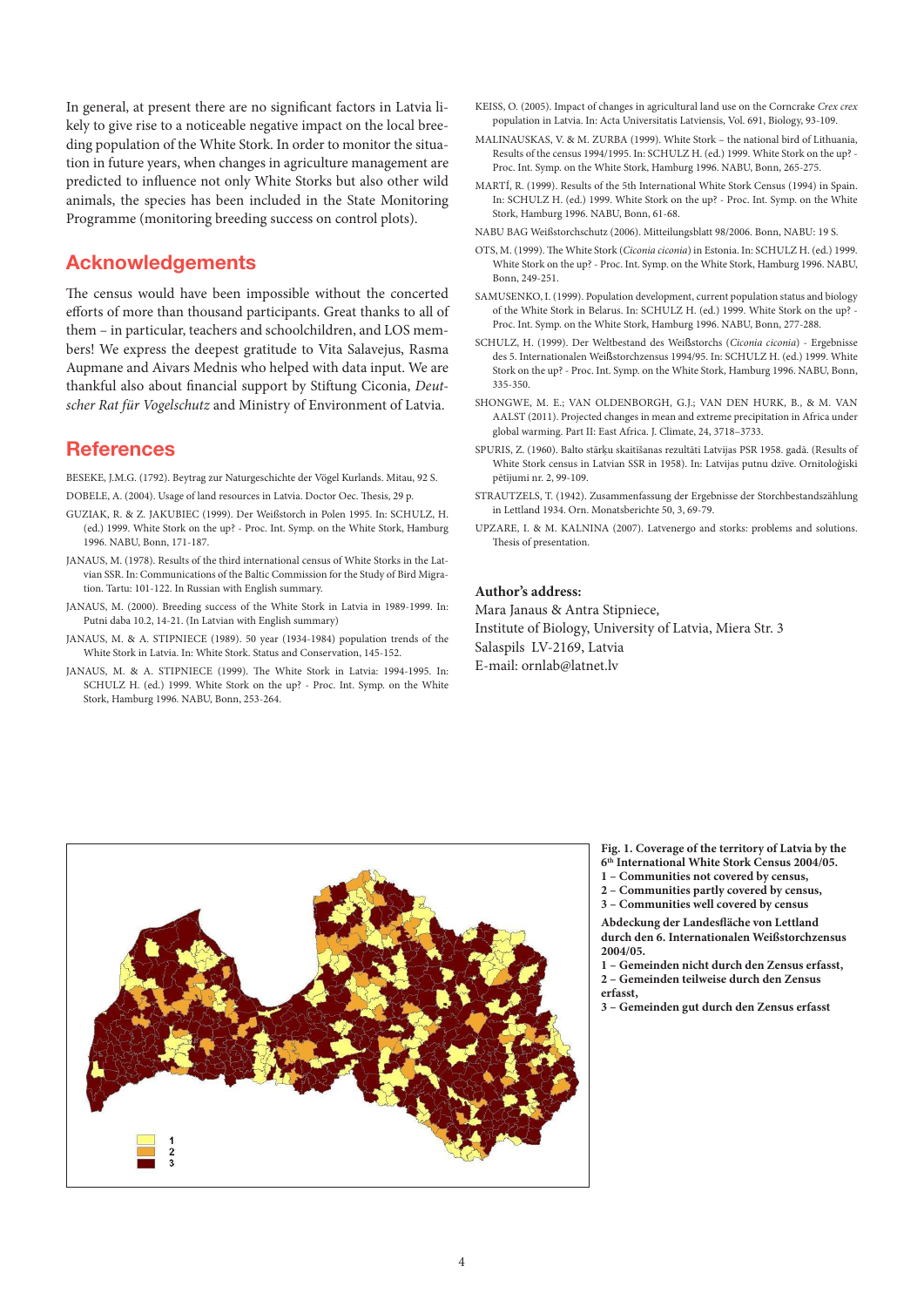

**Fig. 2. Changes (in %) in the number of occupied White Stork nests (HPa) in Latvia between 1994/95 and 2004/05**

- **1 significant decrease (p<0.05),**
- **2 no significant changes,**
- **3 significant increase (p<0.05)**

**Änderung in der Anzahl von** 

**Weißstorchbrutpaaren (HPa) zwischen 1994/95 und 2004/05.** 

- **1 Signifikanter Rückgang (p<0.05),**
- **2 Keine signifikanten Änderungen,**
- **3 Signifikanter Anstieg (p<0.05)**



25

 $\mathbf{1}$ 

 $\overline{2}$ 

3

4

**Fig. 3. Population density of the White Stork in Latvia in 2004/05 (StDbiol, HPa/100 km² agricultural land).** 

- **1 density lower than average (p<0.05),**
- **2 density differ not significant from average, 3 - density higher than average (p<0.05)**

**Siedlungsdichte des Weißstorchs in Lettland 2004/05 (StDbiol, HPa/100 km² landwirtschaftlicher Nutzfläche).**

- **1 Dichte geringer als im Durchschnitt (p<0.05), 2 – Dichte unterscheidet sich nicht signifikant vom Durchschnitt,**
- **3 Dichte höher als im Durchschnitt (p<0.05)**

**Fig. 4. Frequency distribution of the number fledging young per nest in Latvia in 2004 and 2005.** 

**Häufigkeitsverteilung der Anzahl flügger Jungvögel pro Nest in Lettland 2004 und 2005.** 

 $>4$ 

 $\blacksquare$  2004

 $\overline{\phantom{1}}$  2005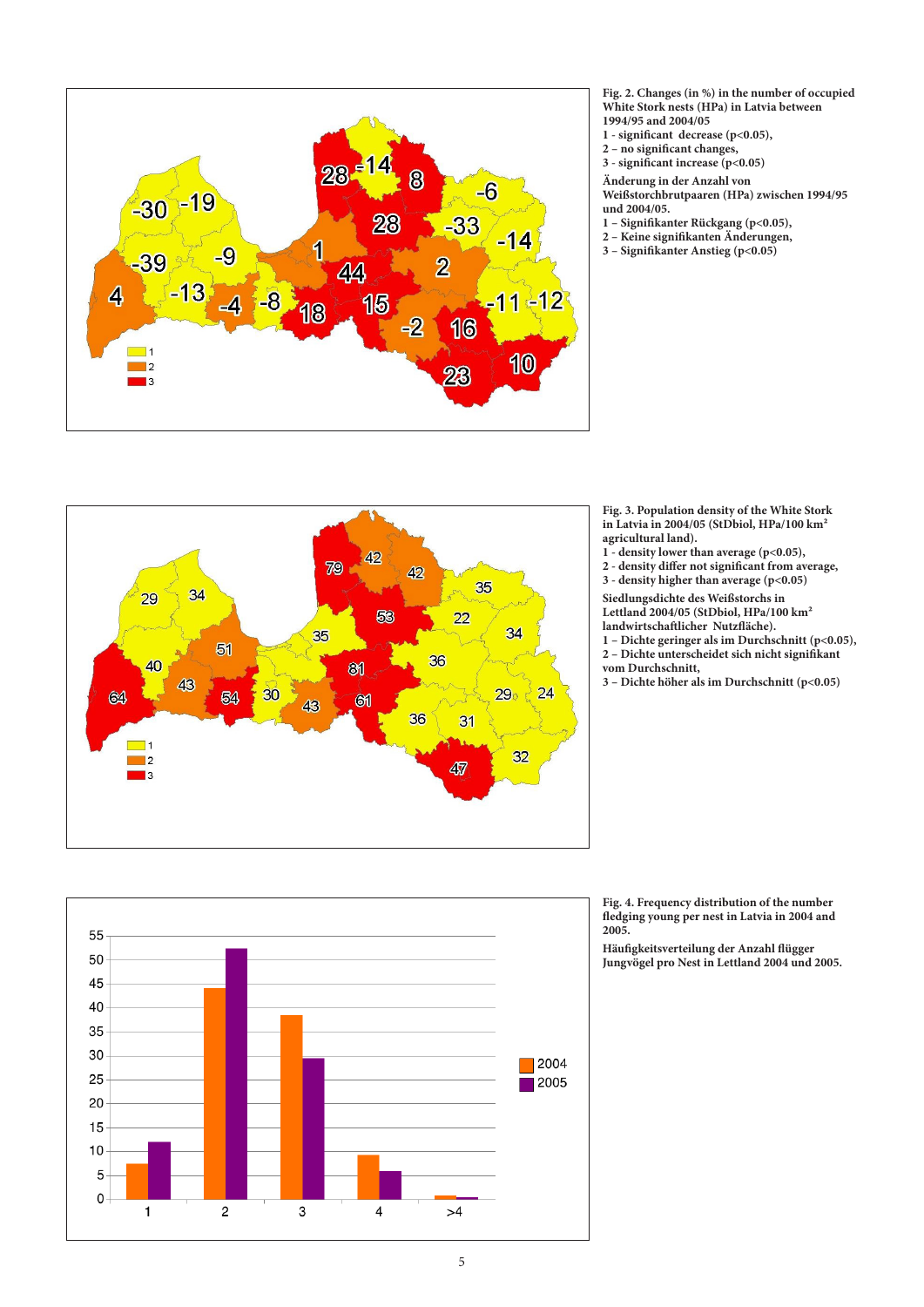

**Fig. 5. Breeding success (JZm) of the White Stork in Latvia in 2004 (n=5061)**

- **1 lower than average (p<0.05),**
- **2 no significant difference from average,**
- **3 higher than average (p<0.05)**

**Durchschnittlicher Bruterfolg (JZm) des** 

- **Weißstorchs in Lettland 2004 (n=5061). 1 – niedriger als der Durchschnitt (p<0.05),**
- **2 kein signifikanter Unterschied,**
- **3 höher als der Durchschnitt (p<0.05)**

**Fig. 6. Percentages of White Stork nests in Latvia according to location, 1934 – 2004/2005. Anteil verschiedener Neststandorte des Weißstorchs in Lettland, 1934 – 2004/05.** 





**Fig. 7. Percentages of White Stork nests in Latvia according to origin of nest support, 1934 – 2004/2005.** 

**Anteil verschiedener Nestunterlagen des Weißstorchs in Lettland, 1934 – 2004/05.**



**Fig. 8. Percentages of White Stork nests in Latvia in 2004 according to location and origin of nest support.**

**Anteil von Weißstorchnestern in Lettland hinsichtlich Neststandort und -unterlage, 1934 – 2004/05.** 

6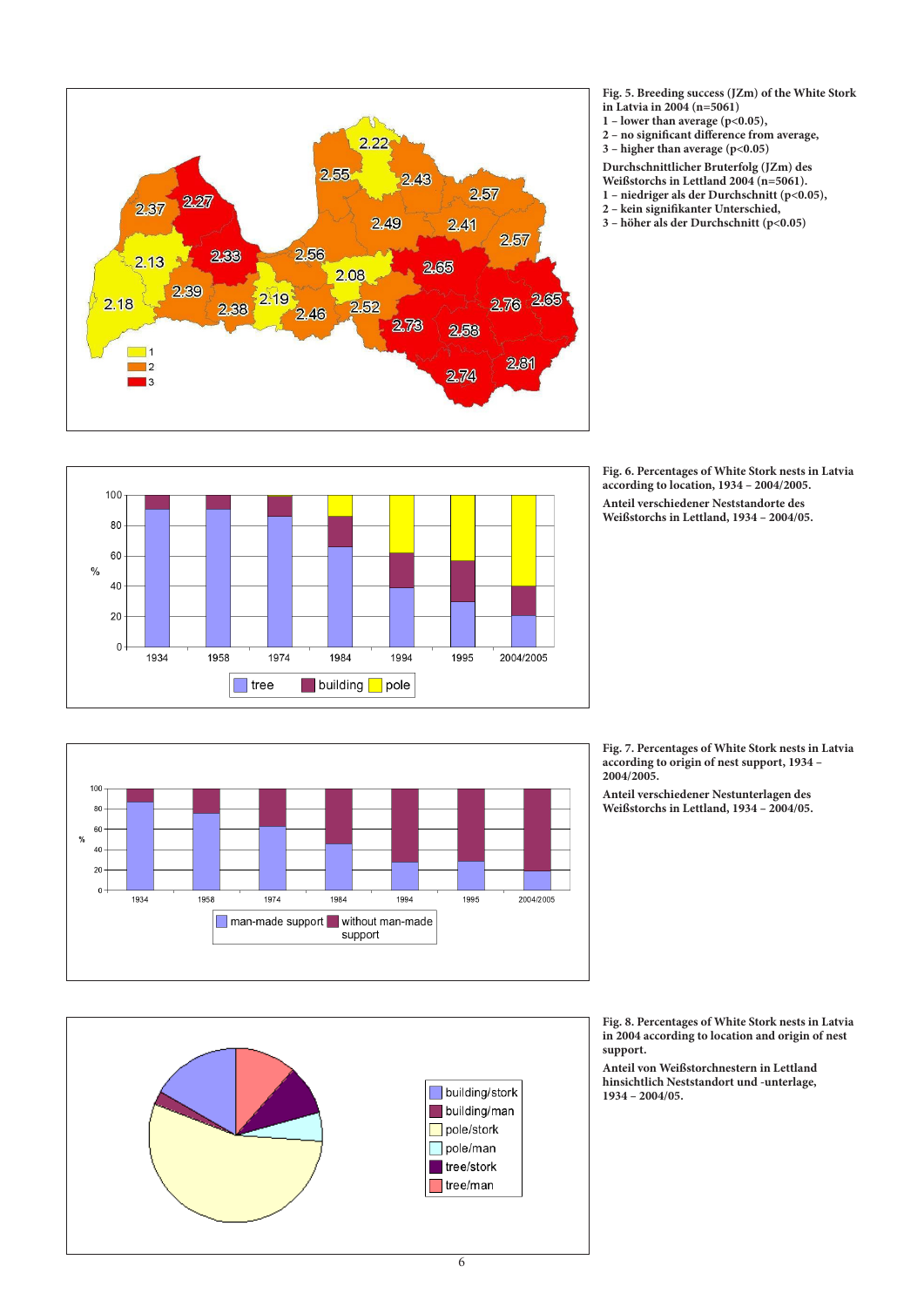

**Fig. 9. Frequency distribution of the average number of fledging young per nest in Latvia from 1934 to 2004/05.**

**Häufigkeitsverteilung der durchschnittlichen Anzahl ausfliegender Jungvögel pro Nest in Lettland von 1934 – 2004/05.**

| Tab. 1. Results of the 6 <sup>th</sup> International White Stork Census 2004/05 in Latvia. |
|--------------------------------------------------------------------------------------------|
| Ergebnisse des 6. Internationalen Weißstorchzensus 2004/05 in Lettland.                    |

|                                                                       | <b>Nests actually</b> | <b>Nests actually</b> | <b>Total estimate</b> |
|-----------------------------------------------------------------------|-----------------------|-----------------------|-----------------------|
|                                                                       | counted               | counted               | 2004/2005             |
| <b>Parameter</b>                                                      | in 2004               | in 2005               | (rounded)             |
| Total number of nests (H)                                             | 7089                  | 2013                  |                       |
| Occupied nests (HPa)                                                  | 6207                  | 1539                  | 10600**               |
| % nests occupied                                                      | 91%                   | 85%                   |                       |
| Succesful nests with known number of young (HPm)                      | 4919                  | 1171                  |                       |
| Succesful nests with unknown number of young (HPmx)                   | 377                   | 85                    |                       |
| Successful nests total                                                | 5296                  | 1256                  |                       |
| Unsuccesful nests (HPo)                                               | 450                   | 152                   |                       |
| Percentage of HPo (%HPo)                                              | 8%                    | 11%                   |                       |
| Occupied nests with unknown success (HPx)                             | 461                   | 131                   |                       |
| Nests visited by 1 or 2 storks no longer than 1 month<br>(HB1, HB2)   | 179                   | 62                    |                       |
| Uninhabited nests                                                     | 442                   | 216                   |                       |
| Nests with unknown occupation (H?)                                    | 261                   | 196                   |                       |
| Total number of fledglings (JZG)                                      | 12387                 | 2694                  | 22300/18400**         |
| Average number of young/HPa (JZa)                                     | 2.3                   | 2.0                   |                       |
| Average number of young/HPm (JZm)                                     | 2.5                   | 2.3                   |                       |
| Population density HPa/100 km <sup>2</sup> of territory (StD)*        |                       |                       | 17                    |
| population density/100 km <sup>2</sup> of potential habitat (StDbiol) |                       |                       | 43                    |

\* Except big cities Riga, Jurmala, Daugavpils, Jelgava, Ventspils, Rezekne, Liepaja

\*\* Extrapolated